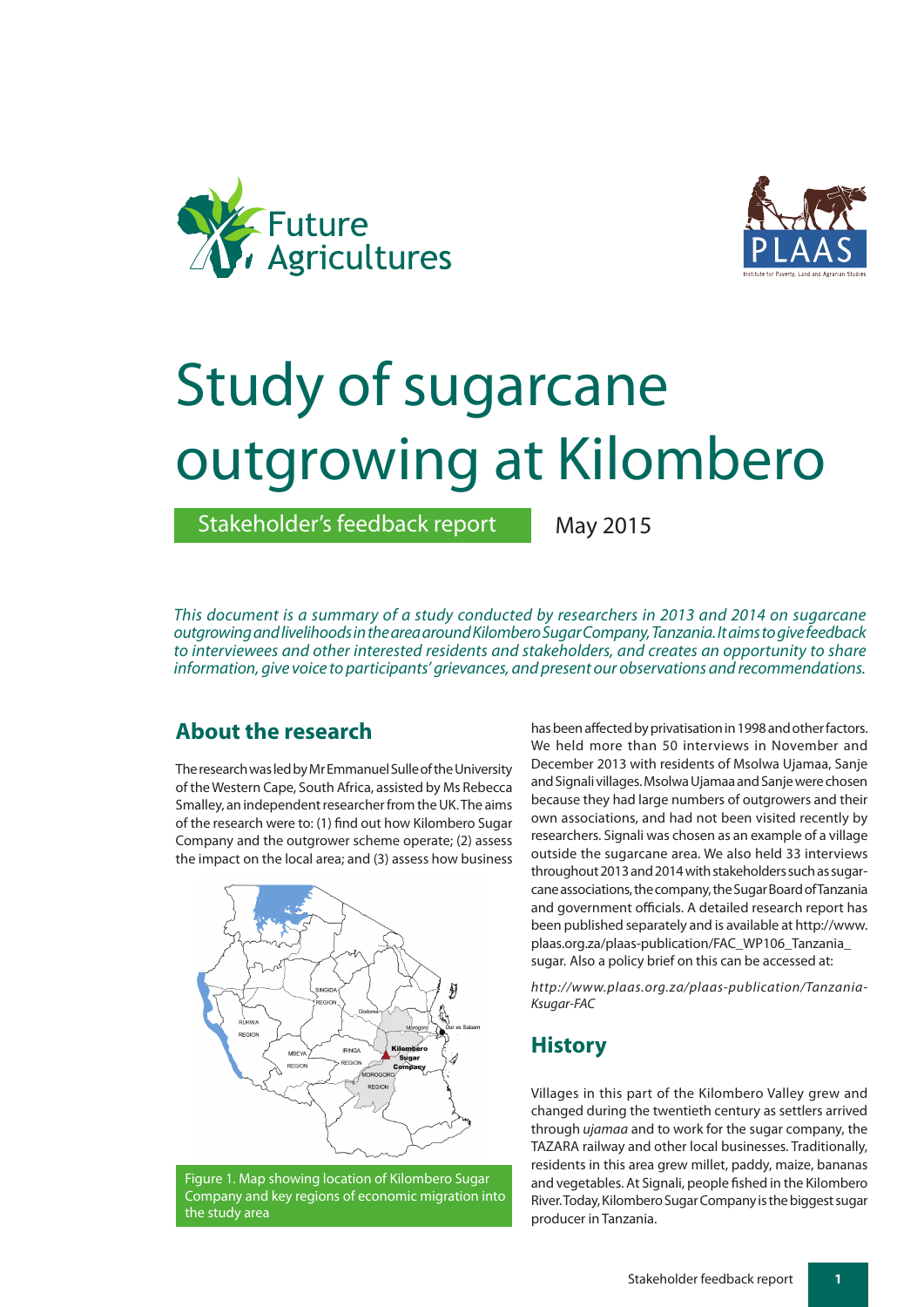| <b>1920s</b> | · Indians introduce sugarcane to tanzania                                                                                                                                                                                                                                                                                                  |
|--------------|--------------------------------------------------------------------------------------------------------------------------------------------------------------------------------------------------------------------------------------------------------------------------------------------------------------------------------------------|
| 1960         | • Kilombero Sugar Company formed, financed by overseas banks and development<br>agencies. It starts with 1,700 acres of land and a factory in K1.<br>• Settlement scheme established at Sonjo, Ichonde and Kichangani, where farmers<br>produce sugarcane in an outgrowing arrangement.<br>• Small groups of farmers also supply sugarcane |
| 1967         | • Kilombero Sugar Company nationalised with Arush Declaration, as government wants<br>Tanzania to achieve sugar self-sufficiency.                                                                                                                                                                                                          |
| 1970s        | · Ujamaa village farms grow sugarcane.                                                                                                                                                                                                                                                                                                     |
| 1974         | • Kilombero Sugar Company starts work on a second estate and factory in K2, north of<br>Kidatu. The World Bank and Dutch and Danish governments fund the new phase.                                                                                                                                                                        |
| 1976         | • K2 starts crushing cane.                                                                                                                                                                                                                                                                                                                 |
| 1998         | • Government privatises Kilombero Sugar Company and new owners increase sugarcane<br>yields, restore factory capacity, improve infrastructure, and improve outgrowers<br>payment system.                                                                                                                                                   |
| 2001         | • Kilombero Sugar Company builds bridge over Great Ruaha River.                                                                                                                                                                                                                                                                            |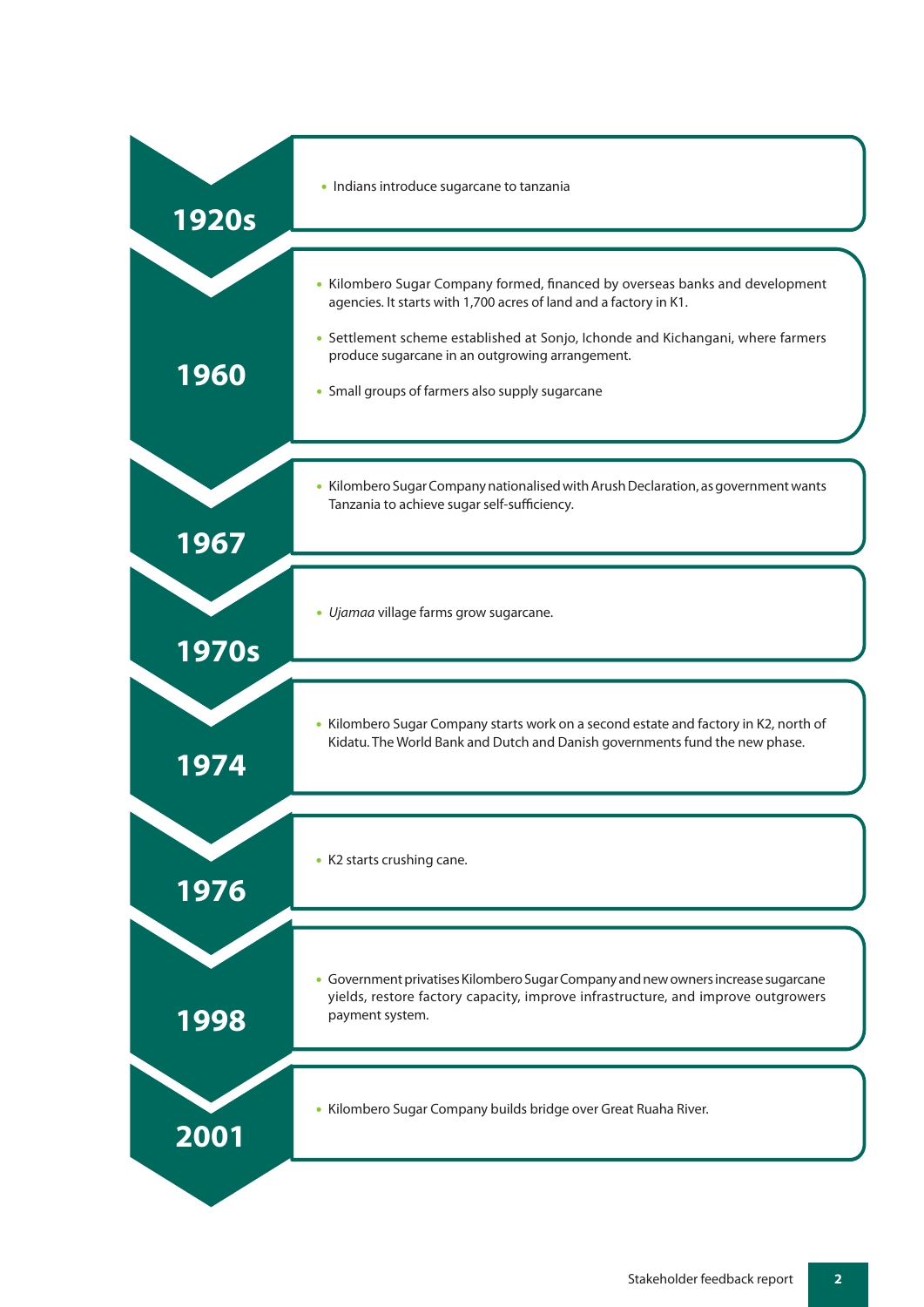

# **Two projects to enhance Tanzanian sugar production**

- **•** In a programme called "Big Results Now", the government hopes to increase Tanzanian sugarcane production. It has promised to establish new sugarcane estates with private investors.
- **•** The Southern Agricultural Growth Corridor (SAGCOT) project, includes plans for private investors to build a sugarcane estate and outgrower scheme at Ruipa, near Ifakara.

Currently, other companies are not allowed to build a sugarcane factory within 40km of Kilombero Sugar Company at Kidatu.

# **Main findings**

#### *Expansion*

The number of outgrowers and sugarcane fields increased greatly after privatisation in 1998. Residents in the K1 and K2 areas were encouraged to grow sugarcane by the company, local and national government and their fellow villagers.

The factories are closed from March to May for maintenance and because it is not possible to harvest cane during the long rainy season.

In the 2013/14 season, the K2 factory was disrupted by problems with power supply and maintenance, which affected the amount of outgrower cane that could be crushed.

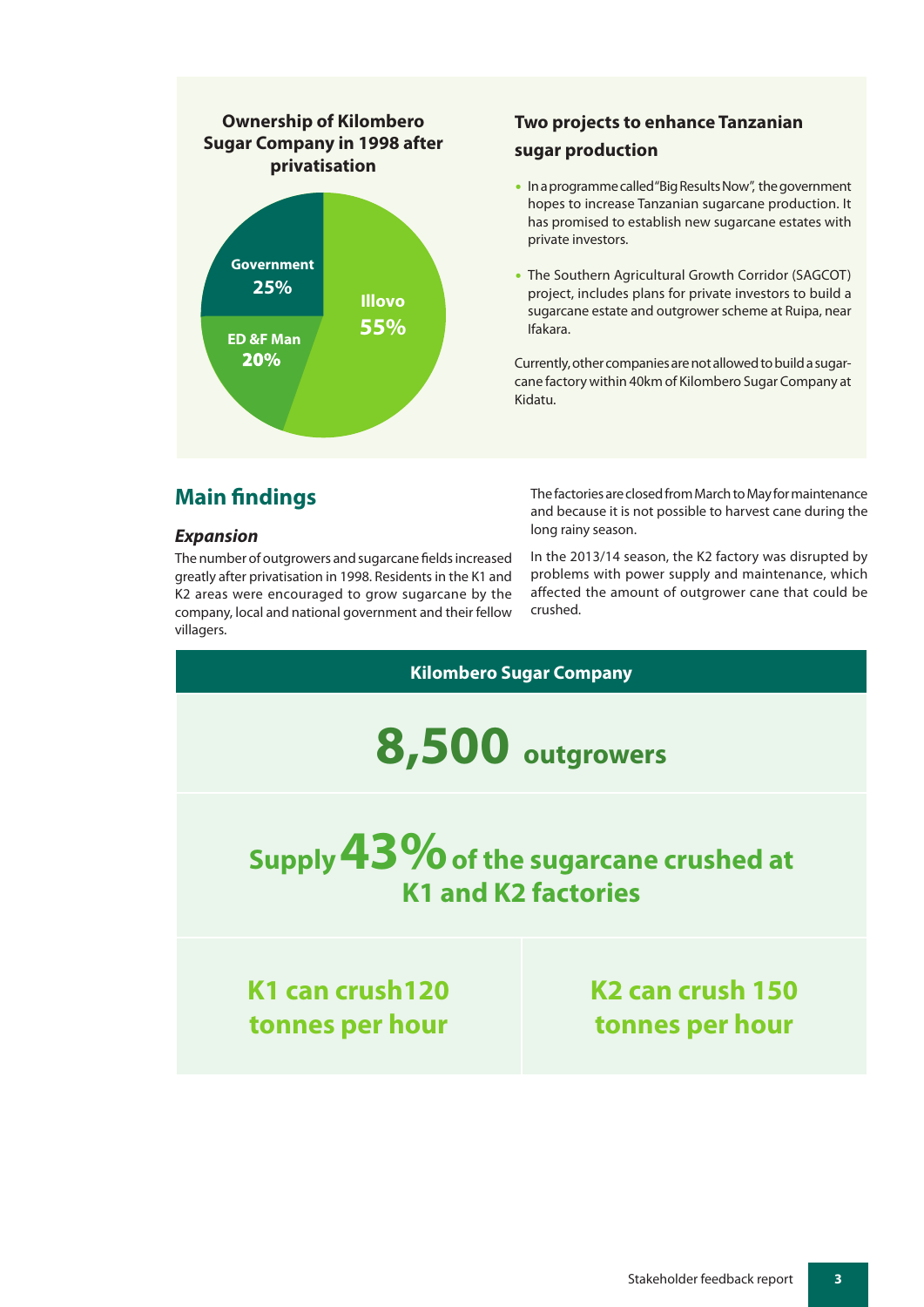#### **Benefits of expansion**

The expansion of the outgrower scheme since 1988 has allowed many more households to benefit from the proceeds of sugarcane.

The growth of the sugarcane operation has also stimulated business in townships like Ruaha and Kidatu. One man said, *"Look how busy the people of Ruaha are – it's because of Illovo!"*

Farmers have used sugarcane payments to build better houses, fund other crops and educate their children. When we asked outgrowers how they spend their sugarcane income, the most common answer was secondary school fees for their children.

## *Spending priorities for outgrowers using their sugarcane payments*

- 1 School fees
- 2 Home improvements or building a new house
- 3 Farming costs
- 4 Food and other basic household needs
- 5 Buying or renting land
- 6 Loan payments
- 7 Helping extended family members

#### **Problems with expansion**

We spoke to several residents who would like to join the outgrower scheme but could not afford to buy or rent a sugarcane plot. One woman told us she knew of the current problems with sugarcane but it would be worth the risk:*"Inakatisha tamaa, ila ni kama karata, kuna kupata au kukosa."*

One problem caused by expansion is that land has become more scarce and expensive. Sugarcane replaced food crops on many fields. It has become difficult for youth, poor people and newcomers to acquire land. People are building houses in the hills because there is no more room in the village centres. One acre of farmland in Msolwa Ujamaa or Sanje costs around TZS 50,000 to TZS 200,000 per year to rent and TZS 700,000 to TZS 1,500,000 to buy. Land is cheaper to rent farther down the valley. In Signali, renting one acre for paddy costs around TZS 30,000 to TZS 100,000 per season. Officials in Signali said that they are beginning to experience land issues there, too.

Because land in the sugarcane area has become scarce and because it can be difficult to cultivate other crops near sugarcane, many residents have bought or rented farms far away near villages such as Signali or Lungongole to cultivate maize or paddy. This can be a good way for families to increase their income. But when children are left alone at home for long periods when their parents are at the faraway *shamba,* the children (especially teenage girls) are vulnerable and might play truant from school. This problem affects poor farmers who have less money for tractors or workers and must spend weeks planting, weeding and harvesting.

## **Outgrowers' concerns**

According to our research, the situation for Kilombero outgrowers has become worse in recent years. The biggest concern among outgrowers is the low sucrose content of their cane.

#### *Sucrose levels*

Whereas farmers are expected by the company to achieve 10% sucrose in order to get a good price, the people we interviewed said they have been recording only 7.5% on average. The sucrose level could be affected by:

- **•** smut disease
- **•** whitescale pest
- **•** delays between burning and crushing the cane
- **•** cane being harvested during the short rainy season
- **•** cane being harvested too soon after planting, before it is mature.

**"Outgrowers seem to lack access to advice or extension officers."**

#### **The 10 most common concerns among outgrowers and associations**

| 1              | Low sucrose levels in sugarcane                                                                                                  |
|----------------|----------------------------------------------------------------------------------------------------------------------------------|
| $\overline{2}$ | Systems for weighing, sucrose measurement<br>and payment calculation are not open or fair,<br>and outgrowers are not represented |
| 3              | Difficulty acquiring land, and connected prob-<br>lems of a lack of food crops and farming far<br>from home                      |
| 4              | Fertiliser and herbicide ("dawa") is ineffective,<br>expensive or delivered too late                                             |
| 5              | Delayed sugarcane payments                                                                                                       |
| 6              | Low capacity or reliability of factories                                                                                         |
| 7              | Rainy weather conditions affecting soils and<br>roads                                                                            |
| 8              | The government has allowed too many sugar<br>imports                                                                             |
| g              | Corruption or disorganisation in the sugarcane<br>harvesting system                                                              |
| 10             | Too many (and unclear) deductions                                                                                                |
|                |                                                                                                                                  |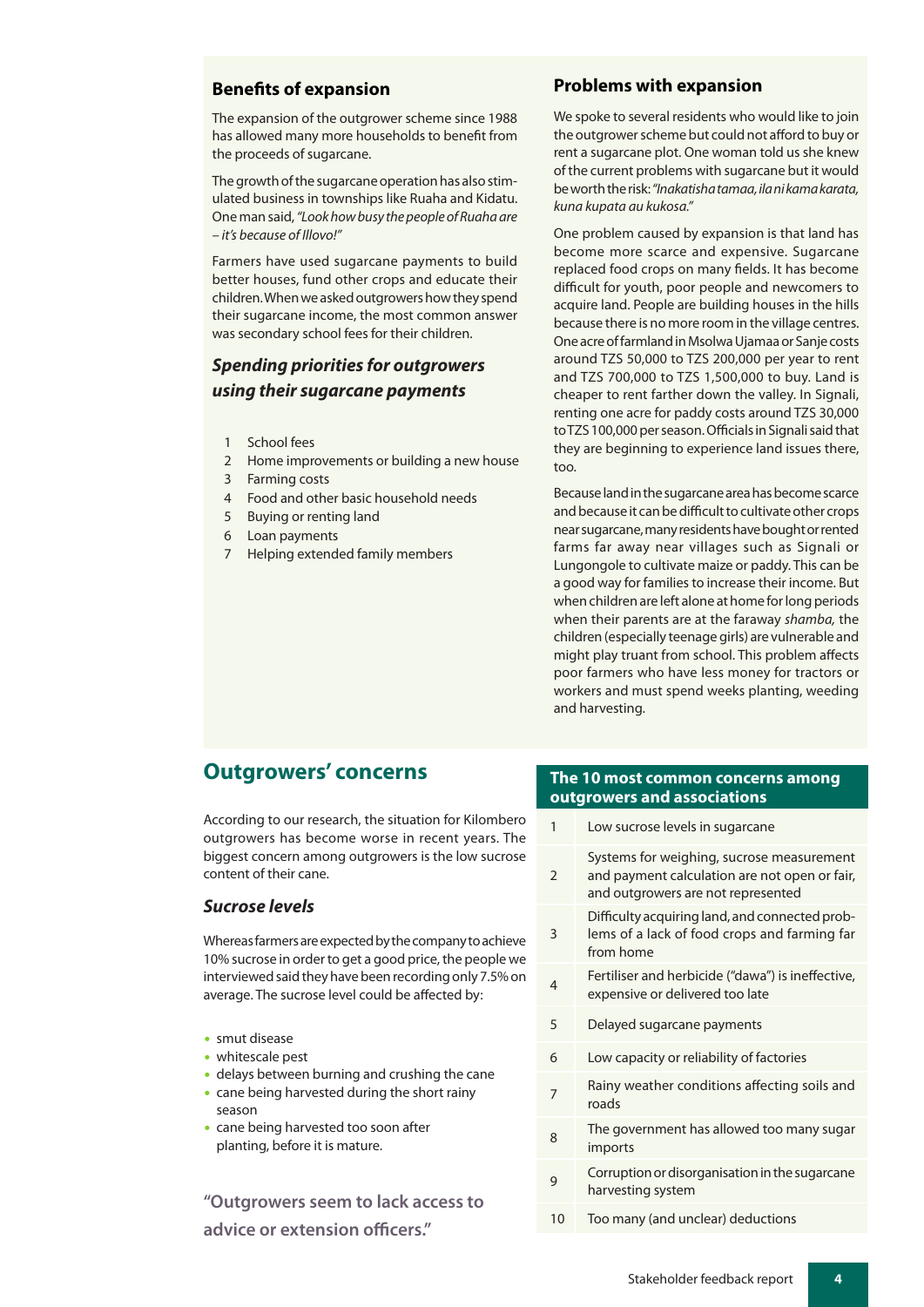However, outgrowers also believe that the sucrose measurement system is affected by bribery and inaccuracy. There is a serious lack of trust and openness in sucrose measurement but also in weighing cane deliveries and in calculating farmers' payments. None of the outgrowers that we interviewed had seen the Cane Supply Agreement that their associations sign with the company. Also, the Cane Supply Agreement is written in English and difficult to understand in places. SACGA has produced a Swahili translation, but the other associations said they had requested a translation and were still waiting. In addition, outgrowers' pay slips are not very clear. Unsurprisingly, several farmers are unsure of contractual and operational detail.

One outgrower said, "We are not very sure of how the cane payment works, because no one is representing us in the operations of the company, for example at the weighbridge, measuring sucrose or calculating the rendement."

Some farmers asked us for information about outgrowing in other countries.

#### *Harvesting*

Harvesting is another issue of concern. Some people's sugarcane is being harvested very late in the season. Other people's sugarcane is not being harvested at all. The company estimates that in the 2012/13 season, 65,000 tonnes of outgrowers' cane could not be crushed. Farmers said that associations and contractors do not follow harvesting schedules, so harvesting is no longer systematic or fair. There seems to be a lack of central oversight of the harvesting process and a lack of control over the amount of cane that outgrowers are producing.



One reason is that heavy rain and flooding make it difficult for contractors to access farms. The roads are not all suitable for vehicles, especially if the farms were converted from small paddy plots. This problem increased when the company extended the season until March. According to the Cane Supply Agreement, contractors' trucks must be passed as road-worthy before the start of each season. But some trucks that we observed seemed old and do

struggle on hills. The main road to Ifakara, managed by the Ministry of Works, is in poor condition in places. In future, the UK, USA and EU governments have signed an agreement to pay for 56 km of the road to be paved between Kidatu and Kiberege and between Signali and Kibaoni.

The second reason why harvesting is disorganised is that contractors are sometimes forced to go to farms where cane fires have broken out. If the fire spreads to the farm of a member of a different association, this creates additional problems. Some fires are accidental, but in other cases big farmers are making deals with group leaders or association leaders to deliberately start fires on small farms that would spread to their own. The owners of contracting firms often also own large sugarcane farms, and it is necessary to have at least 50 acres to be elected as an association leader. This creates an opportunity for elites to control the harvesting process and push for the interests of the larger outgrowers.

## *Different sizes of outgrowers with different needs and challenges*

We observed three groups of outgrowers: large estate owners; medium-size outgrowers with 5 to 20 acres of sugarcane; and small outgrowers with less than 3 acres of sugarcane. The smallest outgrowers often have the least money and are the most vulnerable to harvesting delays. They are being squeezed by large farmers, bribery and favouritism in the system, declining profits from sugarcane, and the fact that the number of outgrowers has been allowed to grow beyond the company's crushing capacity. The KSCL outgrower scheme is good in that it is open to everyone, but the smallest and poorest farmers are not well protected within the current system. Previously, outgrowers have acted to improve their situation by publicly demonstrating and establishing new associations to represent their interests. The largest association, KCGA, still delivers 45% of all sugarcane produced by outgrowers, but the number of associations has grown to 15. Unfortunately, the associations do not always cooperate over issues such as road improvements. Also they put pressure on the company to give them a high sugarcane quota, and thiscould be adding to the problem of surplus cane not being harvested or crushed.

Block farming could perhaps provide some protection to small outgrowers. But the block farming system is a work in progress. Problems of bureaucracy, corruption and poor returns for members have been reported.

#### *Sugar imports*

In addition to harvesting delays, outgrowers have faced payment delays. Around August 2013, Kilombero Sugar Company began delaying the payments due to outgrowers for their cane deliveries. Payments to contractors were stopped and contractors could not pay cane-cutters their full wages. The company explained that it had cashflow problems because the government had imported too much cheap sugar into Tanzania. This meant that the company could not compete in the market and sell enough sugar. Illegal sugar smuggling and weak control over imports is an old problem. In 2013,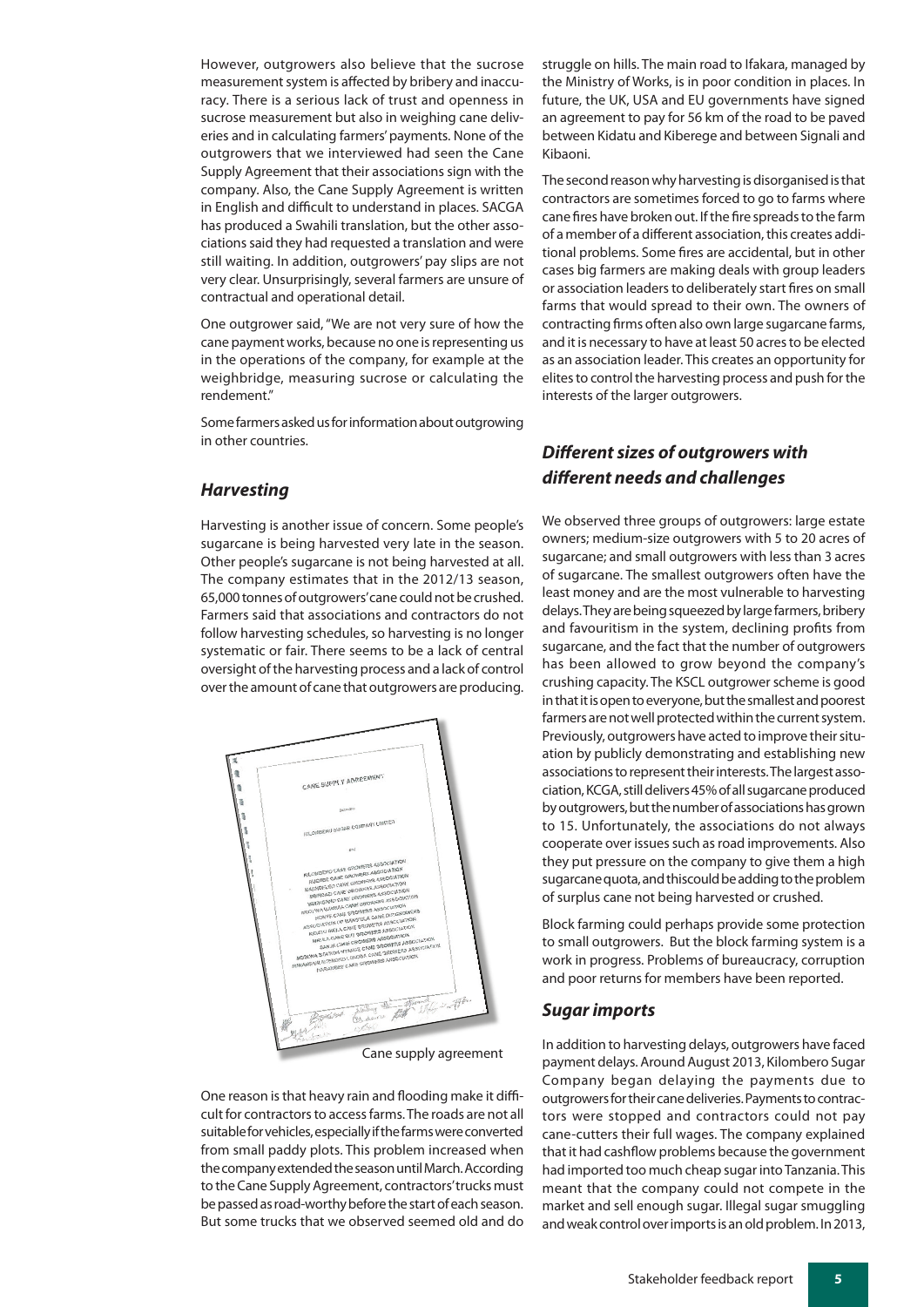|  |  | <b>Comparison of three outgrower associations</b> |  |
|--|--|---------------------------------------------------|--|
|  |  |                                                   |  |

|                                                  | <b>KCGA</b>                         | <b>MUCGA</b>          | <b>SACGA</b>      |
|--------------------------------------------------|-------------------------------------|-----------------------|-------------------|
| Year established                                 | 1991                                | 2008                  | 2012              |
| DRD (sugarcane delivery quota)                   | 800 tonnes per<br>day               | 233 tonnes per<br>day | 63 tonnes per day |
| Number of members                                | 2,500                               | 856                   | 342               |
| Joining fee                                      | TZS 3,000                           | TZS 12,000            | None              |
| Transport (up to 10km)                           | TZS 6,380/tonne                     | TZS 6,200/tonne       | TZS 6,300/tonne   |
| Transport (11-21km)                              | TZS 8,250/tonne                     | TZS 8,000/tonne       | $\sqrt{2}$        |
| Cane-cutting                                     | TZS 6,380/tonne                     | TZS 6,200/tonne       | TZS 6,300/tonne   |
| Loading                                          | TZS 3,800/tonne                     | TZS 3,330/tonne       | TZS 3,600/tonne   |
| Membership fee                                   | TZS 300/tonne                       | TZS 500/tonne         | TZS 500/tonne     |
| Social services                                  | TZS 200/tonne                       | TZS 500/tonne         | TZS 300/tonne     |
| <b>TASGA</b> fee                                 | TZS 100/tonne                       | $\sqrt{2}$            | $\sqrt{2}$        |
| Secondary school contribution                    | TZS 300/tonne                       | $\sqrt{2}$            | $\sqrt{2}$        |
| Office costs                                     | $\overline{1}$                      | $\sqrt{2}$            | TZS 200/tonne     |
| Machinery fund                                   | $\sqrt{2}$                          | TZS 500/tonne         |                   |
| Machinery available for har-<br>vesting services | 2 trucks, 1 grader<br>and 2 loaders | 1 loader              | None              |

#### *Sugarcane payments*

Kilombero Sugar Company uses a complicated calculation to decide how much per tonne it pays each outgrower for sugarcane. At the start of the season, the company agrees a provisional price for sugarcane. This price is based on a level of sucrose that farmers could be expected to achieve in an average season. The level is called the "rendement" and for the past few seasons it has been 10%. When a farmer delivers his or her sugarcane, it is measured for sucrose. This measurement is used to adjust the price up or down, to decide how much the farmer will be paid per tonne the following month. If the sucrose level is higher than 10%, the price will be increased. If the sucrose level is lower than 10%, it will be decreased. This is called the farmer's "relative rendement". When the company pays the farmer for his or her delivery, it keeps back 10% until the end of the season. At the end of the season, the company calculates how much sugar and molasses it has sold in the market. If it was more than expected, the company increases the provisional sugarcane price. If it sold less than expected, the company decreases the price. It then pays the farmer the remaining 10% of their payment, which it adjusts if the price has gone up or down.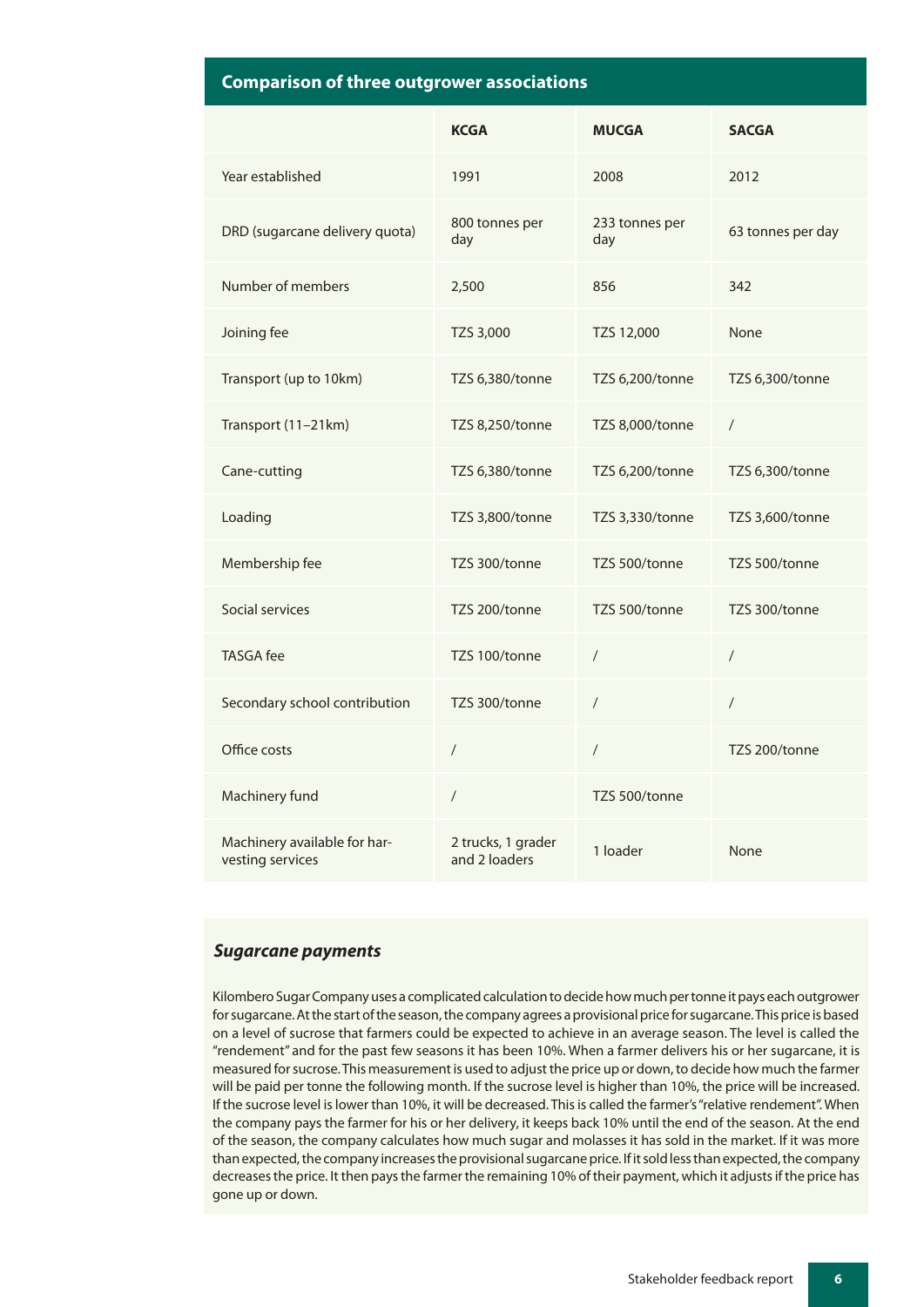the company reduced the sugarcane price from TZS 69,000 per tonne to TZS 62,889 per tonne. It said its sugar sales had been hit by an influx of cheap sugar. For the 2013/14 season, the price fell to TZS 58,000 per tonne. A company official told us, "We are in a distress situation because of sugar imports." Another company official said that they would like to increase the crushing capacity of the K1 and K2 factories, but cannot afford to in the current market.

Several respondents complained that deductions have increased recently. Yes, according to our research, since

## **Other sources of income**

#### **Typical sources of income**

the 2008/09 season the cost of the main deductions has increased. But we found that the sugarcane price paid to outgrowers has also increased until recently, so deductions and price have risen in step. The only deduction that has increased more than all the others, out of step with the sugarcane price, is the cost for cane-cutting. We compared the deductions costs for KCGA, MUCGA and SACGA and found them quite similar. But, if sucrose levels and the sugarcane price have been declining, farmers might be earning less in total and spending more of the payment on deductions.



**Selling food, milk and farm produce Having a small shop Selling homebrew Casual labour** 







#### **Unusual sources of income**



**Working at a hospital Working as a cook Working for the**





**village office**



#### **Teacher**

## **Life in the area**

#### *Land and livelihoods*

All of the villagers we interviewed are, or have been in the past, involved in agriculture as cane association members, farmers who work the land or farm-owners who employ labourers. The market for renting land has become very important in the area.

Many outgrowers have used inherited land or land allocated to them by their village governments for sugarcane, and then purchased or rented additional land for paddy or maize. On average, outgrowers in Msolwa Ujamaa and Sanje owned or rented 15.5 acres in total for sugarcane, paddy and maize. Three people told us they could not afford to become an outgrower, since they only had on average, 1.8acres for paddy or maize fields. Signali residents could not grow sugarcane and five people we spoke to had an average of 10 acres for paddy and maize. This suggests that perhaps sugarcane outgrowers have more land and tend to be better off than farmers who do not grow sugarcane.

We met only two people in Msolwa Ujamaa and Sanje who work for the company. Villagers said the company offers mostly low-paid, temporary jobs such as weeding

or cane-cutting and that most workers come from outside the area.

Most farmers hire workers for their farms and sell at least some of the maize or rice that they produce, as and when they need cash. Poor farmers often hire workers because they lack time or good health to do all the work themselves.



Tractors are used by farmers in the sugarcane areas especially for uprooting and replanting cane at the end of its cycle. But generally, tractors do not seem to be particularly accessible or affordable. There is perhaps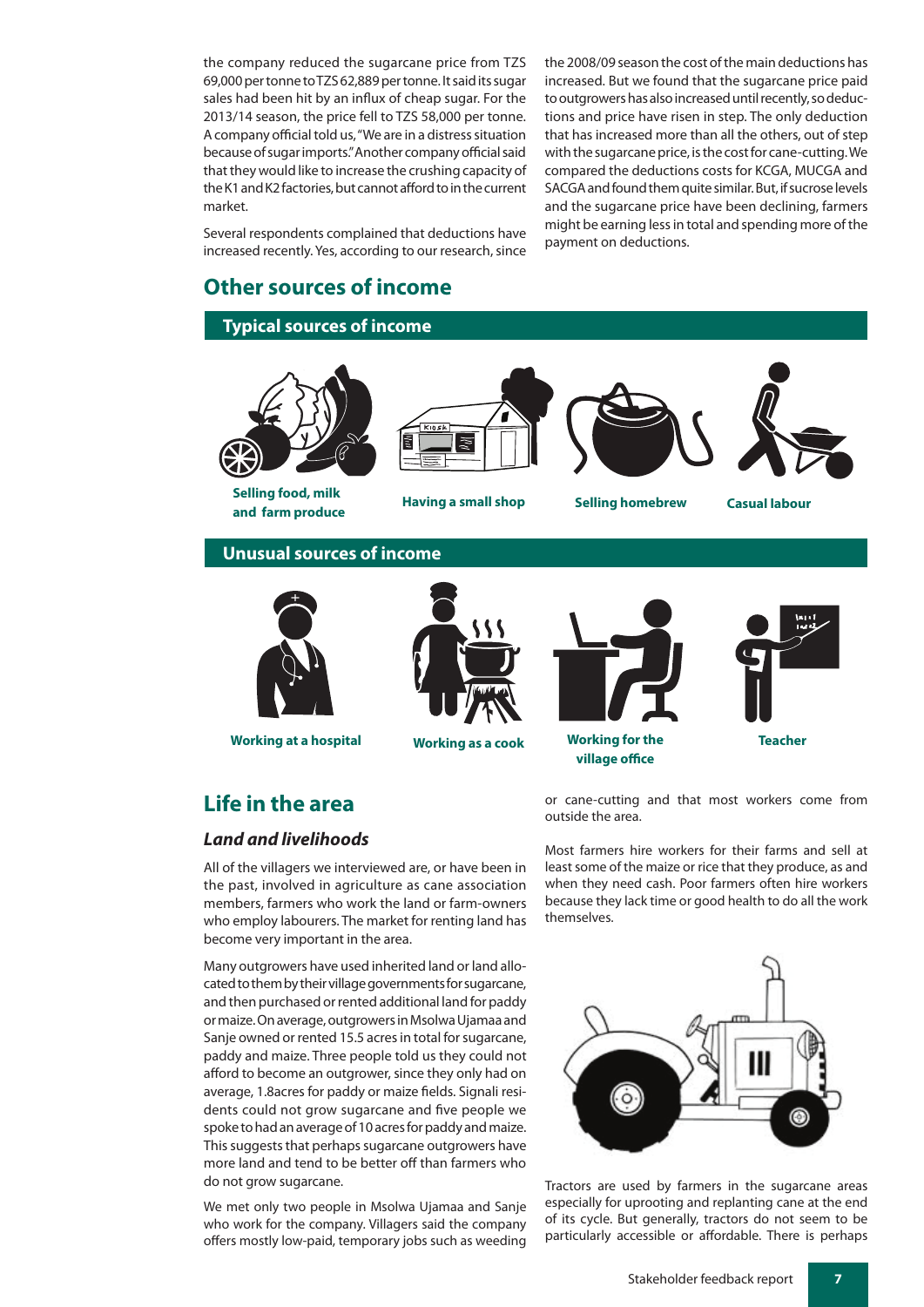greater use by smallholders of tractors and oxen in the paddy-producing areas. In Signali, tractors are readily available for private hire for around TZS 40,000 to TZS 60,000 per acre with a driver.

## **Financial problems**

Because of the problems discussed in this report, outgrowers are struggling with payment delays or payments that are lower than the outgrowers were expecting. Some are making a financial loss from sugarcane. Farmers respond by taking out loans to meet the shortfall, raising money another way or cutting back on expenses.

#### **"We are failing to take care of our families," one outgrower said**

#### *("Sisi tunashindwa kutunza familia zetu").*

Some outgrowers are considering withdrawing from sugarcane. Others may be forced to withdraw because of debt.

A woman in Msolwa Ujamaa told us,

**"We do everything in our field at the cost of TZS 1 million per acre. This can lead to an income of TZS 1,500,000. This is poor revenue. We are feeling tired, and maybe we will leave cane."** 

But the decision to leave sugarcane and grow paddy or maize instead is not easy. Outgrowers depend on their sugarcane payments and hope that things will improve. It can be expensive to uproot cane, replant the land and apply *"dawa".* If farmers change to another crop, they fear it will be damaged by insects and birds from the sugarcane. Also, maize and paddy need more labour than sugarcane and are more vulnerable to flooding and drought. During the time of our research, the price that farmers received for one sack of rice fell from TZS 100,000 to TZS 40,000 to TZS 50,000. In Signali, where sugarcane is not grown, the low rice price was having a negative effect on household income. Residents in Signali said they were selling more sacks of rice to cover the cost of paddy farming, and keeping less rice at home for food. Farmers were reducing expenditure by not cultivating all of their land, using less paid labour or cutting back on purchases. Poor paddy farmers miss out on cash payments from sugarcane and because they have to sell some of their food crops for cash, their households may be vulnerable to food insecurity.

Accessing loans is difficult for people in this area. Because of the payment delays and the falling profits from sugarcane, some outgrowers are renting out their sugarcane fields because they needed money urgently. We believe that if the present financial challenges continue, more people may be forced to sell or rent their farmland to others in the sugarcane area and in places such as Signali.

## **Conclusion and recommendations**

After privatisation in 1998, the company made changes to improve sugarcane production and processing infrastructure and the payment system for outgrowers. It gave a bigger role to associations and local contractors, and raised money from donors for training. Through expansion, more farmers in the sugarcane area have become outgrowers and benefited from sugarcane payments. However, we believe that the expansion was not planned carefully enough and the company has failed to ensure that its factories can harvest and crush all the sugarcane produced by outgrowers. There is a lack of oversight over harvesting practices and haulage. Not enough guidance is being provided to help outgrowers raise sucrose levels and to oversee crop management. Allegations of bribery and favouritism within the system have increased. We believe the Tanzanian government could do more to support outgrowers and control the importation of foreign sugar. While the government has encouraged an increase in sugarcane production, it failed to plan properly for the inevitable pressure on land that would result from expansion of the area under sugarcane and the influx of workers and business people. Lastly, we observed that paddy farming is a vital activity for residents in the area, including outgrowers. Poor farmers and residents in big paddy-producing locations such as Signali have suffered from the fall in the market price for rice.

#### **The main problems identified in our research**

- 1 A lack of oversight and control in the planting, harvesting and delivery of cane.
- $\overline{2}$ Uncontrolled expansion of the outgrower area, with the associated problem of small, difficult to access fields.
- 3 A lack of support for small outgrowers.
- 4 Not enough extension services for sugarcane outgrowers but also paddy and maize farmers.
- <sup>5</sup> Distrust over weighing and measurement of cane.
- 6 Land scarcity and low incomes encouraging far-away farms and children being left home alone.
	- Bribery and favouritism in the outgrower system, at the expense of small and poor farmers.

7

10

- 8 Unsatisfactory access to inputs and to credit.
- 9 Poor governance of national sugar imports.
	- Farmers feeling unable to shift out of cane because of the expense of paddy farming and low rice price, and risks from birds, insects and cane fires.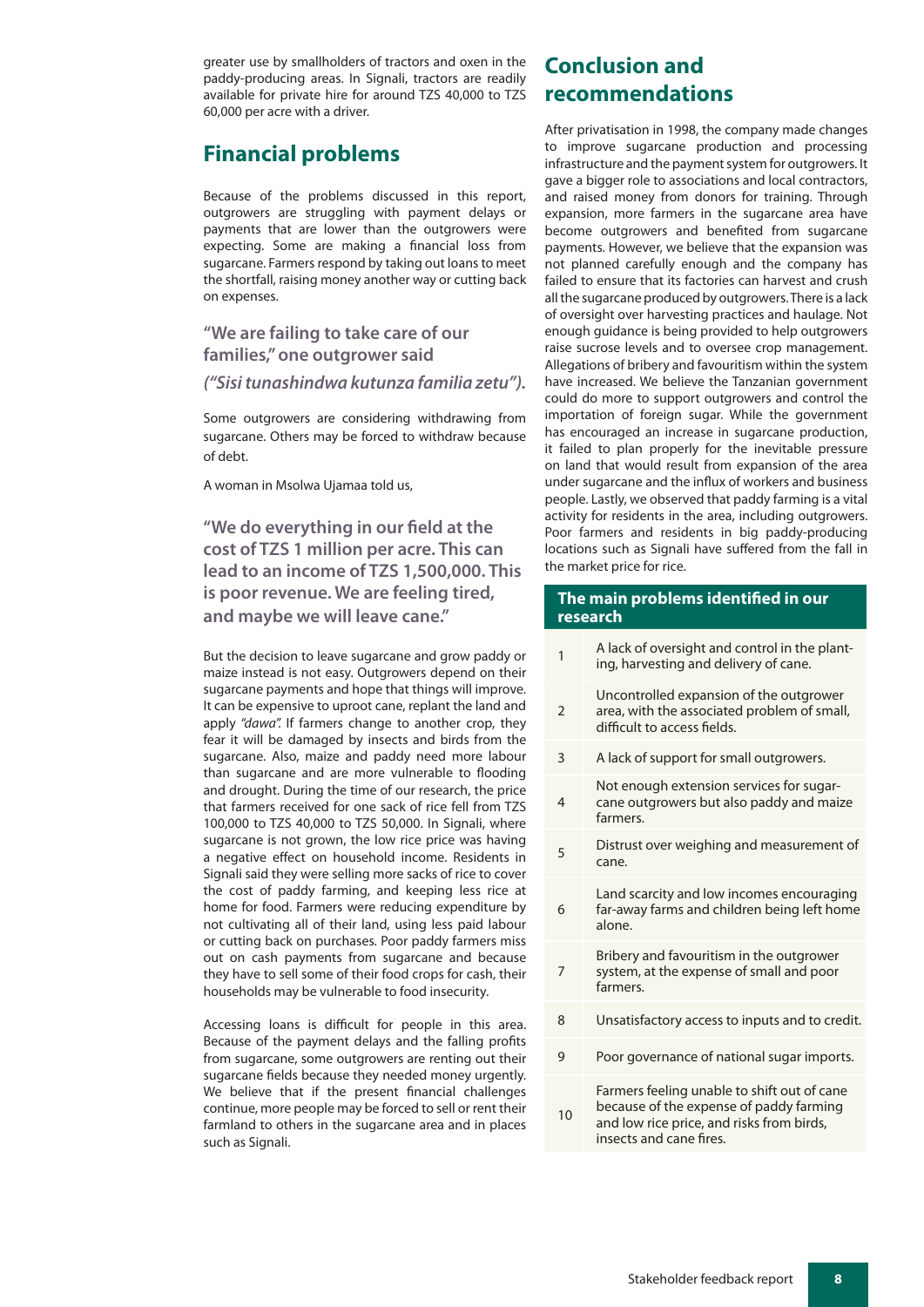During the research, we heard many suggestions for improvements. We drew on those ideas and our own analysis to make recommendations for change.

- 1. The Tanzanian parliament and district and village councils should do more to monitor the performance of civil servants, from national level to village level. This will help to ensure that the country's laws for the sugar industry are enforced.
- 2. The provision of extension services and training to outgrowers should be increased. The company, the government and donors should work together to improve farmers' knowledge about smut disease and sucrose.
- 3. Associations, the company and other industry members should work together to create better systems for weighing outgrowers' deliveries, measuring sucrose content and calculating payments. The company could carry out research into sucrose levels across the operation and publish the results, to regain outgrowers' trust in the system and identify possible reasons for low results.
- 4. The Cane Supply Agreement and outgrowers' pay slips should be made easier to understand. The Cane Supply Agreement should be translated into Swahili and distributed among outgrowers. The company should make it clear if outgrowers are receiving profits from sugar, molasses, bagasse and ethanol. Associations should explain to outgrowers the legal consequences from factory disruptions and payment delays.
- 5. Associations, contractors and the company should be more accountable to outgrowers. New penalties and incentives might be needed to ensure that the sugar business operates fairly, efficiently and openly. For example:
	- a. Associations should increase their capacity to carry out the scheduling process and their overall responsibility for delivering the cane of their members. Associations should employ qualified managers to run the operational parts of their mandates.
	- b. Consider ways to make association leaderships more representative of their members, including female outgrowers and small-scale outgrowers.
	- c. Outgrowers, the company and other industry members should discuss ways to stop harvesting schedules being disrupted by cane fires and bribery.
	- d. The company should enforce the rules in the Cane Supply Agreement regarding the condition of haulage trucks.
	- e. Consider incentives or penalties to avoid delays in delivery and crushing of cane.
	- f. Donors such as the EU should closely monitor

their projects such as road improvements and block farms.

- 6. The government and donors should provide sufficient public and private investment under strict and transparent management for construction and maintenance of roads, water irrigation canals and water drainage systems.
- 7. The company, donors and industry members need to improve the planning, management and monitoring of outgrower production. There is a need for discussions involving outgrowers and other local residents about the future of sugarcane outgrowing in the area. Possible areas of work:
	- a. Investigate reported problems with block farms. Research whether block farms in future could be a way to support small-scale outgrowers and protect their participation within schemes.
	- b. Hold discussions on long-term solutions to the problem of over-production at Kilombero. Options may include decreasing associations' quotas and introducing incentives, assurances and penalties to increase the efficiency and capacity of milling factories. Carry out initiatives to raise local awareness of the production risks of sugarcane outgrowing and plan for zones for both cane and food crops in the supply areas. Provide multi-stakeholder planning and support for small-scale farmers who wish to exit sugarcane and transition to another crop, and consider measures to bolster small-scale rice and other food-crop production and marketing more generally, including beyond the outgrower zones.
- 8. The government and members of the Tanzanian sugar industry should improve the process for issuing sugar import licences and permits. They should introduce measures to help sugar companies manage disruptions to cash flow cause by importation. They should also introduce measures to avoid costs being passed on to outgrowers and other vulnerable groups such as cane-cutters.
- 9. To help achieve the above, it might be useful to organise a forum for outgrowers, associations, the company and industry officials to get together and discuss challenges and opportunities. It would be useful to invite representatives of outgrower associations from other countries in Africa to discuss how their schemes operate and what challenges they have faced.
- 10. Beyond sugarcane, there needs to be more support for maize and paddy farming in the area, such as better roads and storage. Donors and farmer groups such as Mviwata should work with land officials and representatives of SAGCOT to identify the most pressing needs in the area and the changes that would make the biggest difference to livelihoods in the area.